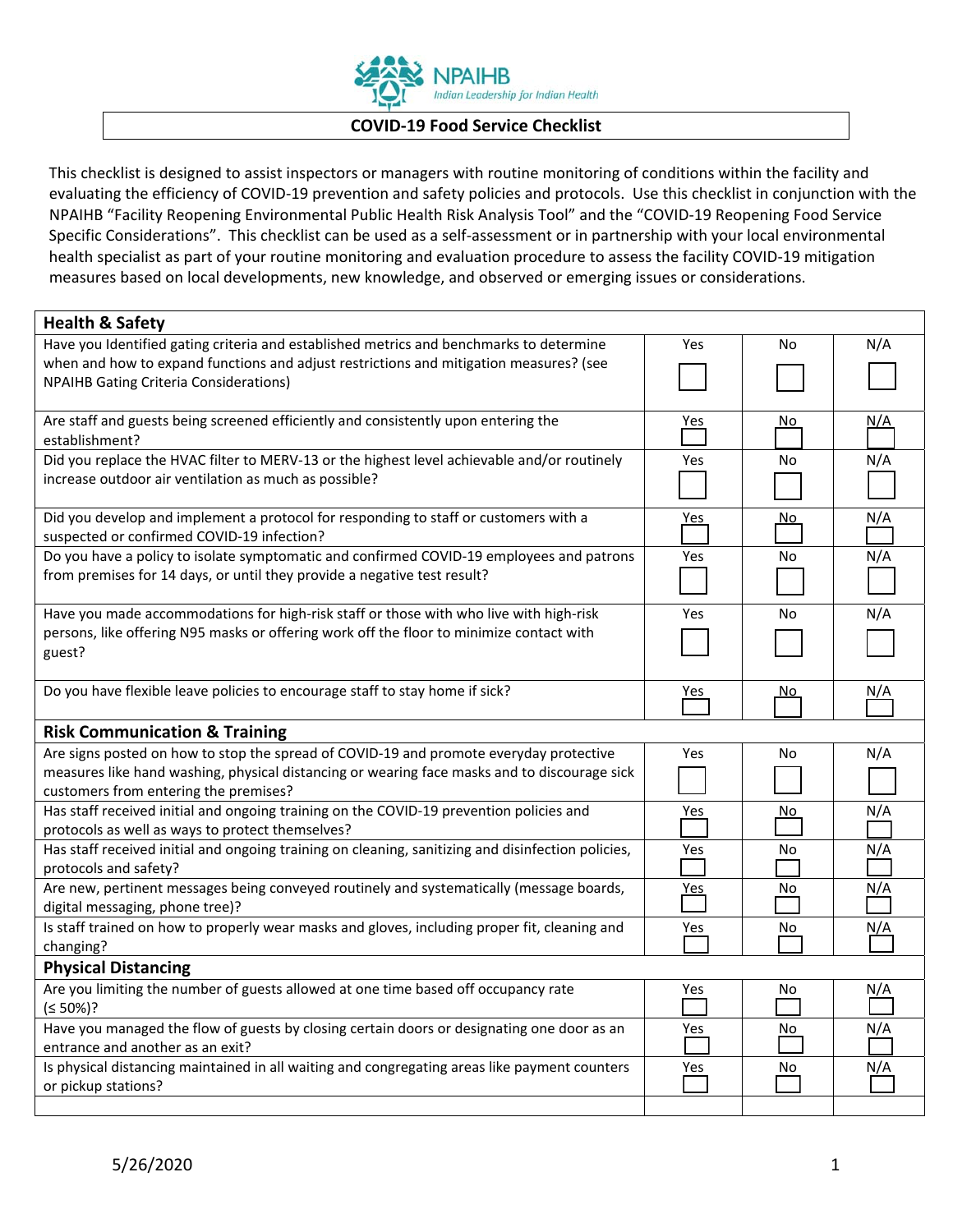

| Have you staggered workstations and/or schedules?                                                                                                                                                 | Yes        | No  | N/A        |  |
|---------------------------------------------------------------------------------------------------------------------------------------------------------------------------------------------------|------------|-----|------------|--|
| Are you limiting the number of employees in break rooms or staff communal areas?                                                                                                                  | Yes        | No  | <u>N/A</u> |  |
| Are you using communication boards or digital messaging to convey pre-shift information<br>(like specials)? If staff meetings are still occurring are you able to enforce physical<br>distancing? | Yes        | No  | N/A        |  |
| Have you implemented technology solutions for online ordering, texting wait lists and<br>contactless payment options?                                                                             | Yes        | No  | <u>N/A</u> |  |
| Have your reconfigured table layout so that customers seated in chairs at separate tables are<br>at least 6 feet apart?                                                                           | Yes        | No  | N/A        |  |
| Have physical barriers such as Plexiglas been installed around booths or other tables that<br>cannot be moved to ensure physical distancing?                                                      | Yes        | No  | N/A        |  |
| Are you limiting table sizes to members of a single household or 5 persons or less?                                                                                                               | <u>Yes</u> | No  | N/A        |  |
| Are you limiting the length of time a guest or party can remain in the facility after finishing<br>their meal?                                                                                    | Yes        | No  | N/A        |  |
| Did you install temporary clear plastic barriers, like Plexiglas at host stands, registers, and<br>other points of interface with customers?                                                      | Yes        | No  | N/A        |  |
| Did you reconfigure smoking areas to ensure and enforce physical distancing?                                                                                                                      | Yes        | No  | N/A        |  |
| <b>Personal Hygiene</b>                                                                                                                                                                           |            |     |            |  |
| Are staff and guests wearing masks when not able to maintain 6' of distance?                                                                                                                      | Yes        | No  | <u>N/A</u> |  |
| Are hand sanitizer stations available and routinely stocked?                                                                                                                                      | Yes        | No  | N/A        |  |
| Are extra napkins and tissues stocked and available?                                                                                                                                              | Yes        | No  | N/A        |  |
| Are staff wearing gloves as necessary?                                                                                                                                                            | Yes        | No. | N/A        |  |
| Are signs posted reminding staff and guests to wash their hands before and after eating?                                                                                                          | Yes        | No  | N/A        |  |
| <b>Cleaning, Sanitizing &amp; Disinfecting</b>                                                                                                                                                    |            |     |            |  |
| Are all high traffic areas and frequent contact surfaces routinely and consistently cleaned and<br>sanitized?                                                                                     | Yes        | No  | N/A        |  |
| Are all tables cleaned and/or sanitized between guests?                                                                                                                                           | Yes        | No  | <u>N/A</u> |  |
| Are all condiments and items remaining on the table single-use or sanitized between guests?                                                                                                       | $Yes$      | No  | N/A        |  |
| Are you using chalkboard or disposable menus? If not, are reusable menus being sanitized<br>between guests?                                                                                       | Yes        | No  | N/A        |  |
| Have all cleaning agents been reviewed to ensure they meet EPA guidelines and approved for<br>use and are effective against COVID-19 and other viruses?                                           | Yes        | No  | N/A        |  |
| <b>Monitoring &amp; Evaluation</b>                                                                                                                                                                |            |     |            |  |
| Are your routinely evaluating and monitoring to assess progress and address any concerns or<br>challenges?                                                                                        | Yes        | No  | N/A        |  |
| Are you routinely updating and adjusting your policies and protocols to reflect observed or<br>emerging areas of concerns OR changing local conditions and considerations?                        | Yes        | No  | N/A        |  |